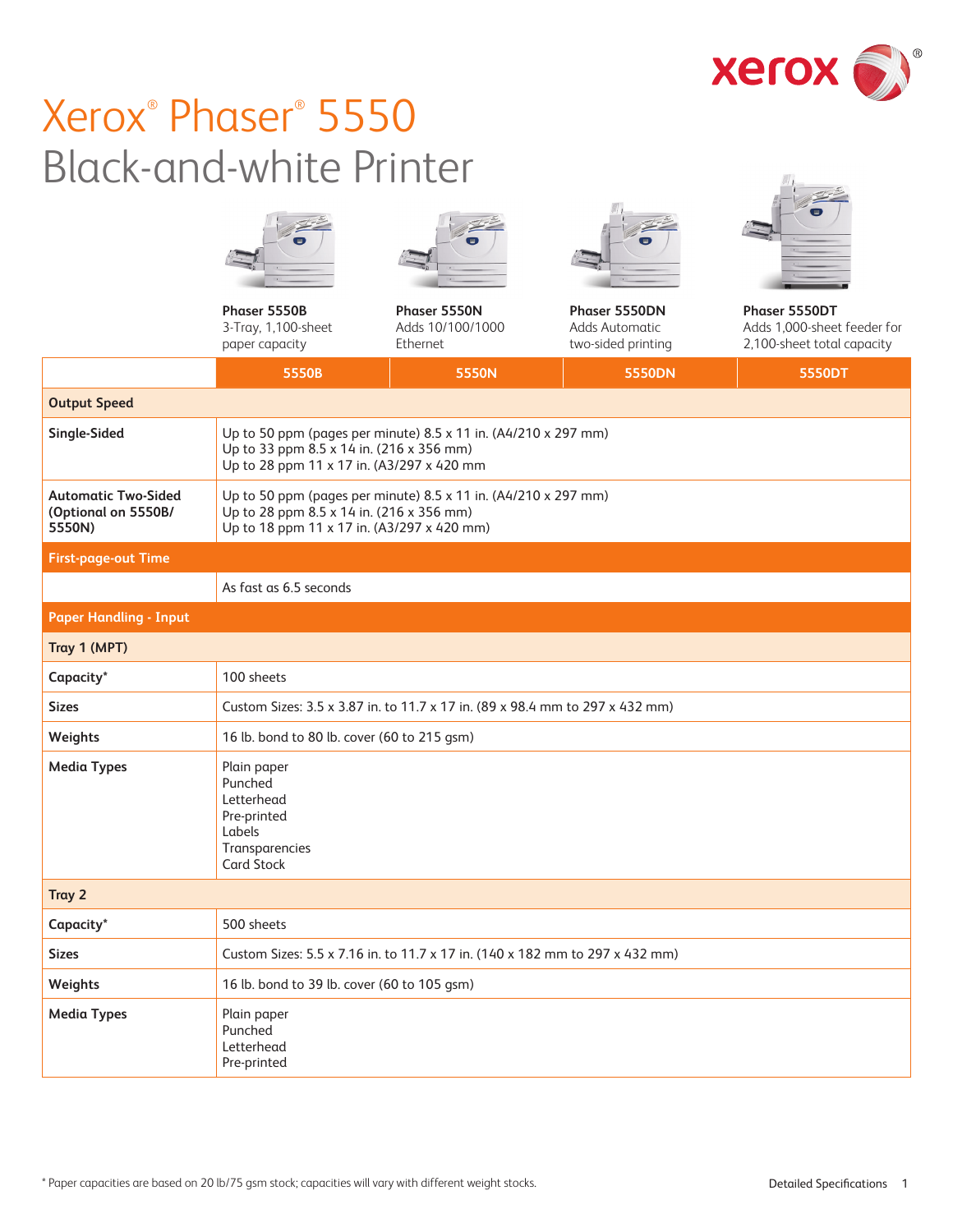| Tray 3                                                        |                                                                                                      |  |  |
|---------------------------------------------------------------|------------------------------------------------------------------------------------------------------|--|--|
| Capacity*                                                     | 500 sheets                                                                                           |  |  |
| <b>Sizes</b>                                                  | Custom Sizes: 5.5 x 7.16 in. to 11.7 x 17 in. (140 x 182 mm to 297 x 432 mm)                         |  |  |
| Weights                                                       | 16 lb. bond to 80 lb. cover (60 to 215 gsm)                                                          |  |  |
| <b>Media Types</b>                                            | Plain paper<br>Punched<br>Letterhead<br>Pre-printed<br>Heavyweight                                   |  |  |
| Tray 4-5 (Standard on 5550DT, Optional on 5550B/5550N/5550DN) |                                                                                                      |  |  |
| Capacity*                                                     | 1,000 sheets (500 sheets each)                                                                       |  |  |
| <b>Sizes</b>                                                  | 8.5 x 11 in. (A4 / 210 x 297 mm)                                                                     |  |  |
| Weights                                                       | 16 lb. bond to 80 lb. cover (60 to 215 gsm)                                                          |  |  |
| <b>Media Types</b>                                            | Plain paper<br>Punched<br>Letterhead<br>Pre-printed<br>Heavyweight                                   |  |  |
| <b>Tray 6 (Optional)</b>                                      |                                                                                                      |  |  |
| Capacity*                                                     | 2,000 sheets                                                                                         |  |  |
| <b>Sizes</b>                                                  | 8.5 x 11 in. (A4 / 210 x 297 mm), B5 JIS and Executive                                               |  |  |
| Weights                                                       | 16 lb. bond to 80 lb. cover (60 to 215 gsm)                                                          |  |  |
| <b>Media Types</b>                                            | Plain paper<br>Punched<br>Letterhead<br>Pre-printed<br>Heavyweight                                   |  |  |
| <b>Envelope Tray (Optional)</b>                               |                                                                                                      |  |  |
| Capacity*                                                     | Up to 65 envelopes                                                                                   |  |  |
| <b>Paper Handling - Output</b>                                |                                                                                                      |  |  |
| <b>Standard Output</b>                                        | 500 sheets                                                                                           |  |  |
| <b>Stacker (Optional)</b>                                     | 3,000-sheet stacker with 500-sheet top tray                                                          |  |  |
| <b>Finisher (Optional)</b>                                    | 3,000-sheet stacker with 500-sheet top tray, 50-sheet multi-position stapler and 3 or 2/4-hole punch |  |  |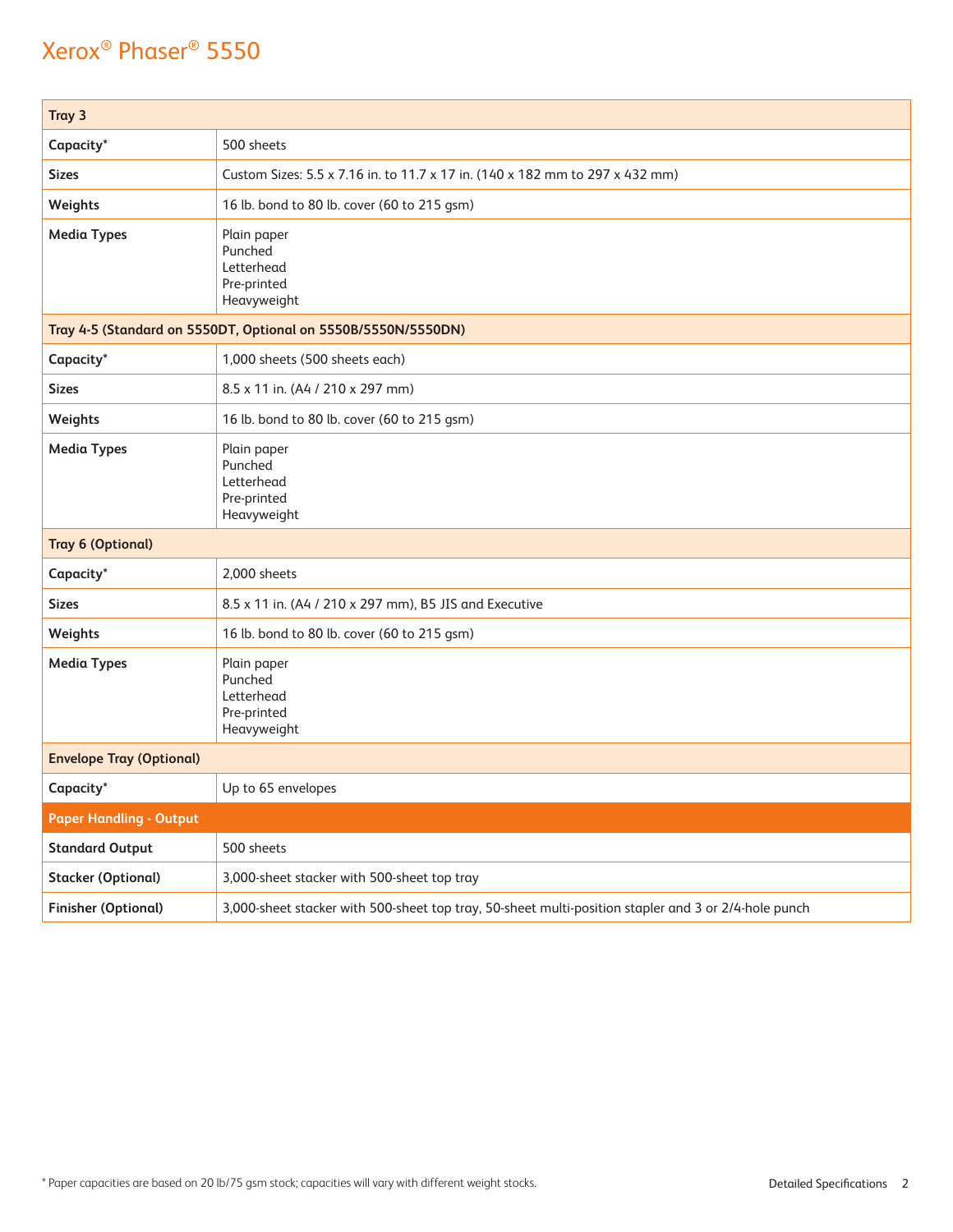| <b>System</b>                                                            |                                                                                                                                                                                                                                                                                                                                                                                                                                                                                                 |
|--------------------------------------------------------------------------|-------------------------------------------------------------------------------------------------------------------------------------------------------------------------------------------------------------------------------------------------------------------------------------------------------------------------------------------------------------------------------------------------------------------------------------------------------------------------------------------------|
| Memory (std / max)                                                       | 256 MB / 1 GB                                                                                                                                                                                                                                                                                                                                                                                                                                                                                   |
| <b>Hard Drive</b><br>(included with optional<br><b>Productivity Kit)</b> | 40 GB                                                                                                                                                                                                                                                                                                                                                                                                                                                                                           |
| Processor                                                                | 500 MHz                                                                                                                                                                                                                                                                                                                                                                                                                                                                                         |
| <b>Page Description</b><br>Languages                                     | Adobe® Postscript® 3™<br>PCL <sup>®</sup> 5e emulation<br>PCL <sup>®</sup> 6 emulation<br>Direct PDF (with 512 MB memory and optional hard drive)                                                                                                                                                                                                                                                                                                                                               |
| <b>Resolution</b>                                                        | 600 x 600 dpi, 1200 x 1200 dpi                                                                                                                                                                                                                                                                                                                                                                                                                                                                  |
| <b>Printing Features</b>                                                 | <b>Smart Trays</b><br>Booklet printing<br>Edge-to-edge printing<br>Negative image<br>Mirror image<br>Scaling<br>Watermarks<br>Auto fit<br>Custom-size pages<br>Covers<br>Separation pages<br><b>RAM</b> collation<br>N-up<br>Job completion notification<br>Remote printing (5550N/5550DN/5550DT only)<br>Job accounting (5550N/5550DN/5550DT only)<br>Secure Print (optional with Productivity Kit)<br>Productivity Kit includes these features: Proof, Saved, Personal, Personal Saved        |
| Connectivity                                                             | 5550B: Parallel IEEE 1284, USB 2.0<br>5550N/5550DN/5550DT: 10/100/1000 Base-T Ethernet, Parallel IEEE 1284, USB 2.0, wireless available via third party                                                                                                                                                                                                                                                                                                                                         |
| <b>Print Driver Compatibility</b>                                        | Microsoft <sup>®</sup> Windows® 2000/XP/2003 Server, Vista<br>Mac OS® X version 10.3 or higher<br>Novell Netware® 5.x/6.5 (NDPS only)<br>Linux Red Hat <sup>®</sup><br>Fedora <sup>™</sup> Core 5<br><b>SUSE 10.0</b><br>Sun Microsystems Solaris <sup>™</sup> 9/10<br>IBM AIX <sup>®</sup> 5.1<br>HP-UX 11.0/11i<br>Xerox Walk-Up® Printer Drivers with Windows 2000 or higher<br>Xerox <sup>®</sup> Mobile Express Driver <sup>®</sup><br>Xerox <sup>®</sup> Global Print Driver <sup>®</sup> |
| <b>Font Capability</b>                                                   | 139 PostScript <sup>®</sup> fonts<br>83 PCL <sup>®</sup> fonts                                                                                                                                                                                                                                                                                                                                                                                                                                  |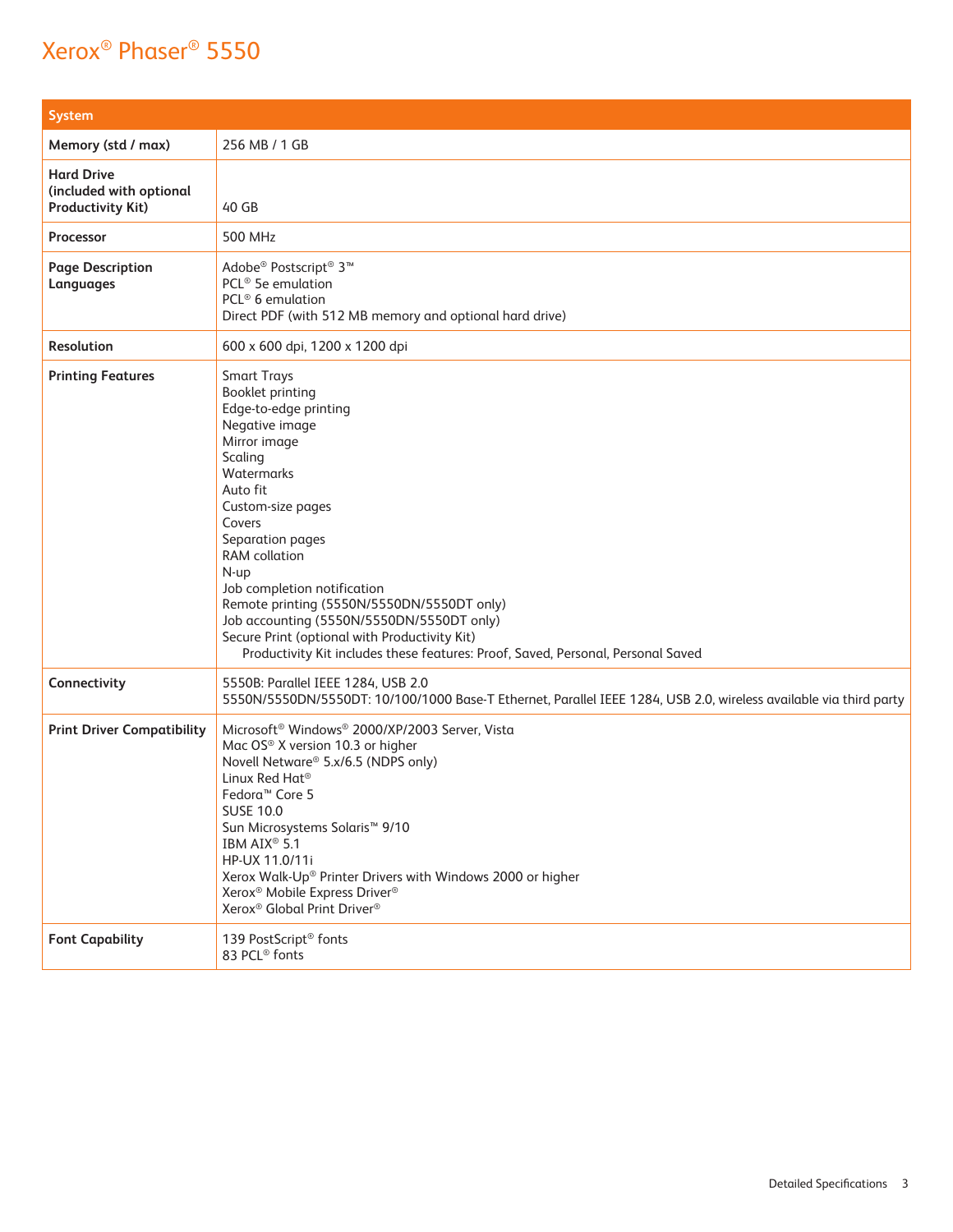| <b>Device Management</b>                                         |                                                                                                                                                                                                                                                                                                                                                                                                                                                                                                                        |  |  |
|------------------------------------------------------------------|------------------------------------------------------------------------------------------------------------------------------------------------------------------------------------------------------------------------------------------------------------------------------------------------------------------------------------------------------------------------------------------------------------------------------------------------------------------------------------------------------------------------|--|--|
| Xerox <sup>®</sup> CentreWare <sup>®</sup> Web                   |                                                                                                                                                                                                                                                                                                                                                                                                                                                                                                                        |  |  |
|                                                                  | • A Web-based server application for network administrators that permits Web browser-based device management<br>from any workstation, whether running Windows or UNIX or any other operating system<br>• Works with any SNMP-managed printer from any manufacturer<br>• Provides help with device discovery and installations, health checks and troubleshooting, and device upgrades, as<br>well as basic accounting and asset management                                                                             |  |  |
|                                                                  | Xerox <sup>®</sup> CentreWare® Internet Services - Integrated Device Web Page                                                                                                                                                                                                                                                                                                                                                                                                                                          |  |  |
|                                                                  | Xerox® CentreWare Internet Services is the built-in printer management software for Xerox® network printers. It<br>allows administrators to connect, configure, obtain status of and troubleshoot printers on an intranet immediately.<br>Configurable hotlinks provide convenient, point-of-need access to product information, software drivers, help-desk<br>and customer support. Designed specifically for network administrators, CentreWare Internet Services simplifies the<br>management of network printers. |  |  |
|                                                                  | Xerox <sup>®</sup> NDPS Gateway (Novell Distributed Print Services)                                                                                                                                                                                                                                                                                                                                                                                                                                                    |  |  |
|                                                                  | Group of applications that allows an administrator to install and centrally manage printers from anywhere on a<br>Novell network                                                                                                                                                                                                                                                                                                                                                                                       |  |  |
|                                                                  | Xerox <sup>®</sup> Usage Analysis Tool                                                                                                                                                                                                                                                                                                                                                                                                                                                                                 |  |  |
|                                                                  | Xerox® Usage Analysis software allows printer administrators to easily collect and analyze Xerox® printer usage<br>data. With comprehensive printer discovery capabilities and automated data collection, this tool makes enterprise-<br>wide print job accounting and usage analysis powerful, yet simple. The Usage Analysis Tool provides in-depth<br>analysis and flexible reporting for printing costs, job cost and printer usage.                                                                               |  |  |
| <b>MaiLinx Email Alerts</b>                                      |                                                                                                                                                                                                                                                                                                                                                                                                                                                                                                                        |  |  |
|                                                                  | MaiLinX Alerts allow the printer to automatically send email to the system administrator and/or specified users<br>when the following conditions occur:<br>• Printer Unable to Print - The printer requires attention or when service is needed.<br>• Printer Warnings - Printer errors, warnings, and alerts<br>• A reply to a MaiLinX Remote Printing message is desired.<br>The MaiLinX Alerts capability is supplied by an SMTP client embedded in the printer's firmware.                                         |  |  |
| Xerox <sup>®</sup> PrintingScout <sup>®</sup> Alert Notification |                                                                                                                                                                                                                                                                                                                                                                                                                                                                                                                        |  |  |
|                                                                  | Provides instant, on-screen instructions when the printer needs attention throughout the entire print job                                                                                                                                                                                                                                                                                                                                                                                                              |  |  |
| Xerox <sup>®</sup> PhaserSMART <sup>®</sup>                      |                                                                                                                                                                                                                                                                                                                                                                                                                                                                                                                        |  |  |
|                                                                  | PhaserSMART remote diagnostic tool troubleshoots problems via an automated Internet-based support system                                                                                                                                                                                                                                                                                                                                                                                                               |  |  |
| <b>Device Specifications</b>                                     |                                                                                                                                                                                                                                                                                                                                                                                                                                                                                                                        |  |  |
| <b>Duty Cycle</b>                                                |                                                                                                                                                                                                                                                                                                                                                                                                                                                                                                                        |  |  |
|                                                                  | Up to 300,000 pages per month                                                                                                                                                                                                                                                                                                                                                                                                                                                                                          |  |  |
| <b>Recommended Print Volume</b>                                  |                                                                                                                                                                                                                                                                                                                                                                                                                                                                                                                        |  |  |
|                                                                  | Up to 50,000 pages per month                                                                                                                                                                                                                                                                                                                                                                                                                                                                                           |  |  |
| <b>Rated Engine Life</b>                                         |                                                                                                                                                                                                                                                                                                                                                                                                                                                                                                                        |  |  |
|                                                                  | Up to 3,000,000 pages                                                                                                                                                                                                                                                                                                                                                                                                                                                                                                  |  |  |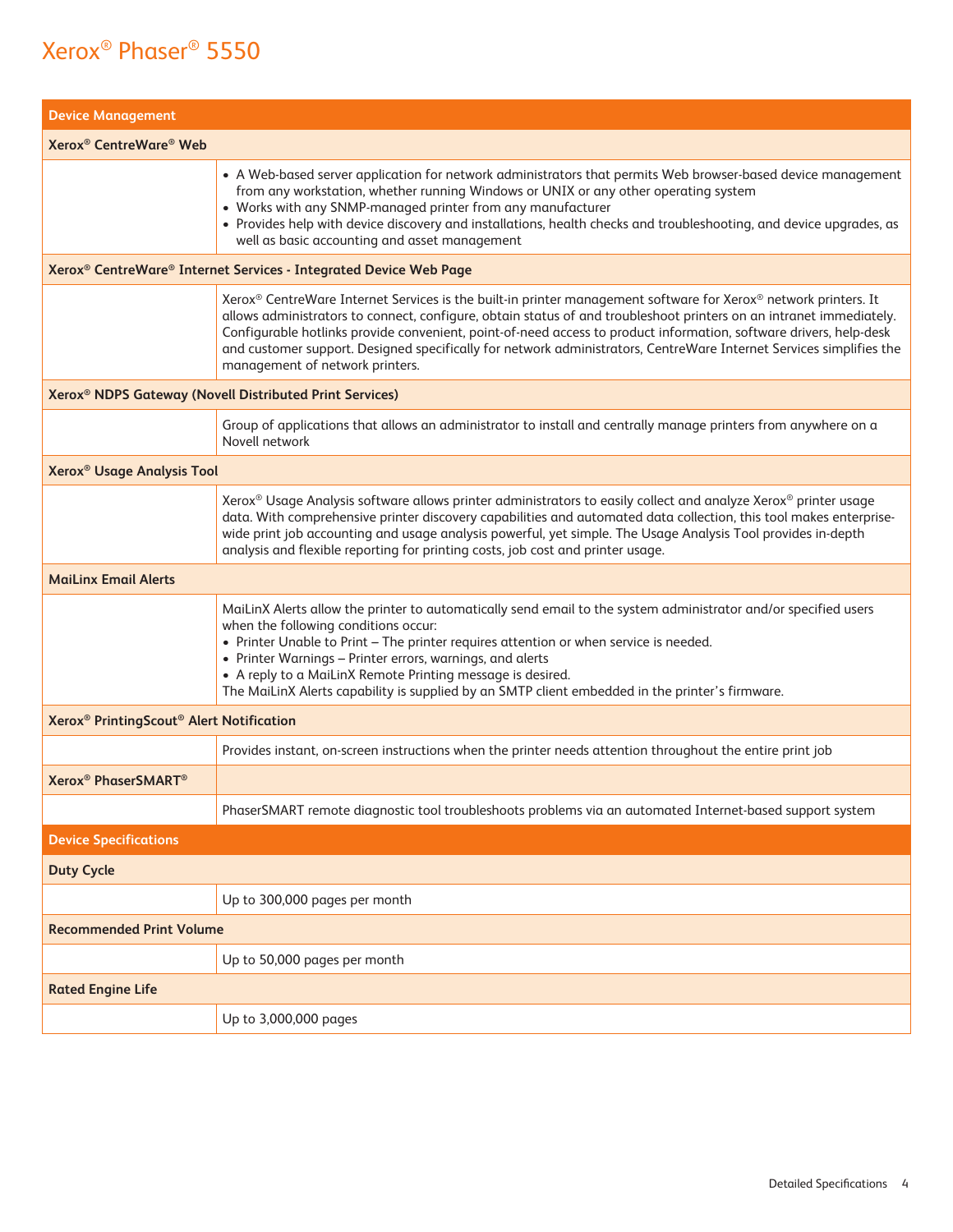| <b>Electrical Requirements</b>           |                                                                                                                                                                                                                                                                                                                                                                     |                   |                     |                    |  |
|------------------------------------------|---------------------------------------------------------------------------------------------------------------------------------------------------------------------------------------------------------------------------------------------------------------------------------------------------------------------------------------------------------------------|-------------------|---------------------|--------------------|--|
|                                          | 220-240 VAC, 50/60 Hz<br>110-127 VAC, 50/60 Hz                                                                                                                                                                                                                                                                                                                      |                   |                     |                    |  |
| <b>Power Consumption</b>                 |                                                                                                                                                                                                                                                                                                                                                                     |                   |                     |                    |  |
| Printing                                 | <b>1440</b> watts                                                                                                                                                                                                                                                                                                                                                   |                   |                     |                    |  |
| <b>Standby</b>                           | 105 watts                                                                                                                                                                                                                                                                                                                                                           |                   |                     |                    |  |
| <b>Power Save</b>                        | 11 watts                                                                                                                                                                                                                                                                                                                                                            |                   |                     |                    |  |
| <b>Sound Pressure</b>                    | Printing - 54 dB(A)<br>Standby - 22 dB(A)                                                                                                                                                                                                                                                                                                                           |                   |                     |                    |  |
| Warm Up<br>(from power on)               | 50 seconds (maximum)                                                                                                                                                                                                                                                                                                                                                |                   |                     |                    |  |
| Warm Up<br>(from power save)             | 37 seconds (maximum)                                                                                                                                                                                                                                                                                                                                                |                   |                     |                    |  |
| First-Page-Out-Time<br>(from power save) | 45 seconds (maximum)                                                                                                                                                                                                                                                                                                                                                |                   |                     |                    |  |
| <b>Required Temperature</b><br>Range     | 41° to 90° F (5° to 32° C)                                                                                                                                                                                                                                                                                                                                          |                   |                     |                    |  |
| <b>Required Relative</b><br>Humidity     | 15% to 85%                                                                                                                                                                                                                                                                                                                                                          |                   |                     |                    |  |
| <b>Product Dimensions</b><br>and Weights | Width                                                                                                                                                                                                                                                                                                                                                               | <b>Depth</b>      | <b>Height</b>       | Weight             |  |
| 5550B/N/DN                               | 25.2 in. / 640 mm                                                                                                                                                                                                                                                                                                                                                   | 20.7 in. / 525 mm | 19.6 in. / 498 mm   | 97.2 lbs / 44.1 kg |  |
| 5550DT                                   | 25.2 in. / 640 mm                                                                                                                                                                                                                                                                                                                                                   | 20.7 in. / 525 mm | 30.6 in. / 778 mm   | 141 lbs / 64 kg    |  |
| <b>Package Dimensions</b><br>and Weights | Width                                                                                                                                                                                                                                                                                                                                                               | <b>Depth</b>      | <b>Height</b>       | Weight             |  |
| 5550B/N                                  | 32.8 in. / 833 mm                                                                                                                                                                                                                                                                                                                                                   | 32.8 in. / 833 mm | 29.5 in. / 749 mm   | 145 lbs / 66 kg    |  |
| 5550DN                                   | 32.8 in. / 833 mm                                                                                                                                                                                                                                                                                                                                                   | 32.8 in. / 833 mm | 44.8 in. / 1,138 mm | 165 lbs / 75 kg    |  |
| 5550DT                                   | 32.8 in. / 833 mm                                                                                                                                                                                                                                                                                                                                                   | 32.8 in. / 833 mm | 61 in. / 1,549 mm   | 230 lbs / 104 kg   |  |
| <b>Certifications</b>                    |                                                                                                                                                                                                                                                                                                                                                                     |                   |                     |                    |  |
|                                          | Listed to UL 60950-1/CSA 60950-1-03, 1st Edition, FDA/CDRH - Class 1 Laser Product, FCC Part 15, Class A, Canada<br>ICES-003, Class A, CE marked, Low Voltage Directive 2006/95/EC, EN 60950-1, 1st Edition, EN 60825-1 - Class<br>1 Laser Product, EMC Directive 2004/108/EC, EN 55022, Class A, EN 55024, RoHS Directive 2002/95/EC, WEEE<br>Directive 2002/96/EC |                   |                     |                    |  |
| <b>What Comes in the Box</b>             |                                                                                                                                                                                                                                                                                                                                                                     |                   |                     |                    |  |
|                                          | • Phaser 5550 Printer<br>• Toner cartridge (35,000 print capacity)<br>• Drum cartridge (60,000 print capacity)<br>• World Kit (includes software and documentation CD, Registration card, Warranty booklet)<br>• Power cord                                                                                                                                         |                   |                     |                    |  |